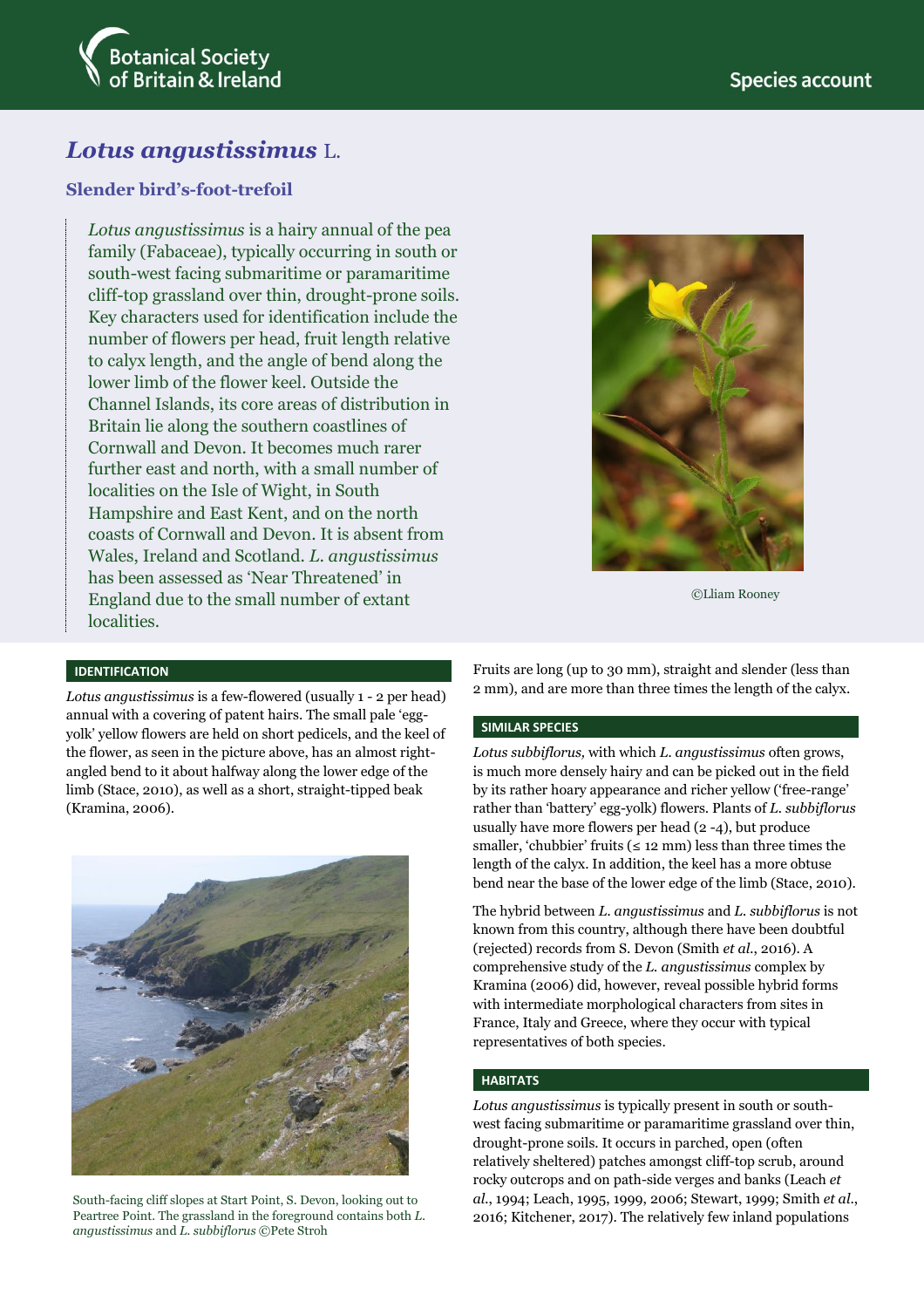# *Lotus angustissimus* L.

tend to occur on dry, steep and sheltered grassy slopes kept open by soil slippage and rabbit grazing (e.g. Leach & Porley, 1994), along field-borders and forestry tracks (Stewart, 1999), and on disused railway lines and at places associated in the past with quarrying activity (Bennallick *et al*., 2009; Smith *et al*., 2016). However, east of its core range in south-west England it is probable that some of these populations have originated via unintentional introduction with imported gravel (Rand & Mundell, 2011).

Extensive surveys undertaken across Devon and Cornwall in 1993-94 found that *L*. *angustissimus* occurs in both short, well-grazed grassland conforming to the *Hypochaeris radicata* sub-community of U1 *Festuca ovina-Agrostis capillaris-Rumex acetosella* grassland, or in transitional habitat between this and the *Rumex acetosella* subcommunity of W23 *Ulex europaeus-Rubus fruticosus* agg. scrub community (Leach, 2006), with *Lotus subbiflorus* a frequent associate, along with occasional records of a number of other scarce annuals, e.g. *Trifolium glomeratum, Erodium moschatum*.

In southern and south-eastern Europe *L. angustissimus* is similarly associated with ephemeral therophytic grassland communities on infertile, drought-prone soils, such as those encompassed by the *Romulion* alliance, and open shrub vegetation such as the *Cistus incanus* sub-Mediterranean garrigue community, with associates including *Medicago* 



Distribution of *Lotus angustissimus* in Great Britain and Ireland.

*minima*, *Petrorhagia prolifera* and *Scilla autumnalis*.

#### **BIOGEOGRAPHY**

*Lotus angustissimus* is a European Southern-temperate species (Preston & Hill, 1997) found from the Mediterranean basin northwards to the Channel Islands and southern England, where it reaches the northern limit of its native range (Preston, 2007), and eastwards to the Ukraine. It is also present in northern Africa, Macronesia, and south-west Asia (Kramina, 2006). *L. angustissimus* was once widely used as a crop plant, and has become naturalised in many places outside of its native range, including China, South Africa, Australia and Russia (Siberia).

Preston *et al*. (2013) allocated *L. angustissimus* to the *Romulea columnae* 'biogeographic cluster' containing species with a similar (southern) distribution and showing a distinct preference for open, dry and nutrient-poor microhabitats in areas having high summer and winter temperatures. In Britain, outside the Channel Islands it is confined as a native to East and West Cornwall (although it is now very rare in the latter), North and South Devon, the Isle of Wight, South Hampshire and East Kent. In Kent it was feared extinct, until its discovery along a ride at Trenleypark Wood in 2016 (Kitchener, 2017). *L. angustissimus* has also recently appeared in a sandy field margin in East Sussex. Curiously, the first record for *L. angustissimus* in Britain was from East Sussex, "among rocks near Hastings" (Knapp & Abraham, 2008) and, although its status is uncertain, it is possible that the recent discovery involves a previously overlooked native population.

#### **ECOLOGY**

*Lotus angustissimus* is a self-fertile annual therophyte, flowering between June and October, although its appearance at a site depends largely on climate and the availability of short turf with patches of bare soil for germination, and in some years when conditions are unsuitable no plants may be present.

Each fruits contain numerous (12 -28) spheroid seeds (0.9 –  $1.2 \times 0.9 - 1.1 \times 0.7 - 0.9$  mm). Seeds are smooth, dull or slightly glossy, and may be coloured yellow, sometimes with a rose or purple tinge, brown, yellowish-brown or reddishbrown (Kramina, 2006). Germination may take place in the autumn or spring, although spring-germinating plants, in particular, may be susceptible to summer drought. In exceptionally wet summers, seed produced in June can germinate almost immediately and produce plants that then flower and set seed in early winter (Leach, 1999).

Although there are no experimental studies in the literature concerning soil seed bank longevity, the colonisation of *L. angustissimus* in open ground following a gorse fire at a site in South Devon after a probable absence of many years (Leach, 1983) suggests that seeds are long-lived in the soil. Leach (1999) reported that *L. angustissimus* is erratic in appearance from year to year, with a potential for large numbers of plants two summers after a drought-year.